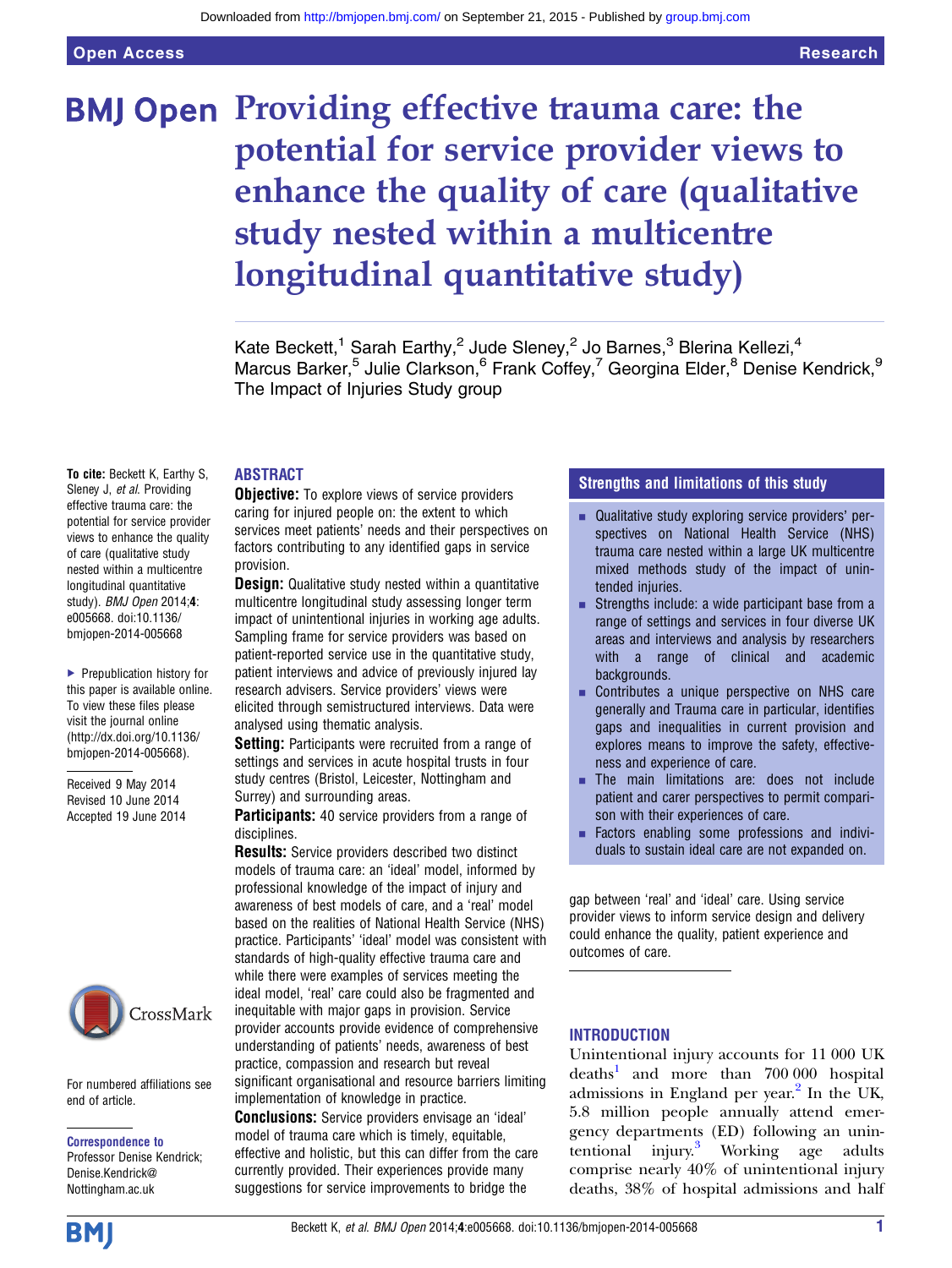of all ED attendances. $3-5$  $3-5$  Injuries are a leading cause of disability-adjusted life years lost, yet their impact and cost to the individual and society is frequently underestimated. $6$  A large and growing body of literature demonstrates that recovery can be prolonged and incomplete for many patients and suggests many socioeconomic, psychological and physical predictors of poorer out- $\frac{7}{2}$ comes.<sup>7–[10](#page-8-0)</sup>

The provision of the UK National Health Service (NHS) care for injured patients faces unprecedented challenges.[11](#page-9-0) Changes in patterns of injury and improvements in medical care have increased survival after injury and an ageing population places increasing demands on service provision.<sup>12–[14](#page-9-0)</sup> Rapid throughput and early discharge place additional demands on com-munity resources.<sup>[15](#page-9-0)–17</sup> In addition, the drive to improve the quality of care in terms of safety, effectiveness and patient experience has been renewed through publication of the Darzi report  $(2008).$ <sup>[18](#page-9-0)</sup> This raises expectations and places further demand on services. Yet recent public inquiries highlight a series of deficiencies in NHS care in general,<sup>[19](#page-9-0)</sup> and the National Audit Office report identifies deficiencies in trauma care in particular.<sup>[20](#page-9-0)</sup> Although evidence-based ideal models of trauma care have been described, $\frac{11}{20}$  service providers' understanding of trauma patients' needs, their perspectives on real world provision and how services can better meet the needs of patients are largely unknown. We therefore undertook a qualitative study to explore the views of those providing services for injured people on the extent to which services meet patients' needs, to identify gaps in service provision and views on factors contributing to those gaps.

## **METHOD**

We undertook a qualitative study, nested within a multicentre longitudinal quantitative study, assessing the longer term impact of injuries on physical, psychological, occupational and social functioning in working age adults. $^{21}$  A total of 668 adults admitted to acute NHS trusts following an unintentional injury in four study centres (Nottingham, Bristol, Leicester/Loughborough and Surrey) took part in the quantitative part of the study. The qualitative component comprised interviews with a sample of patients participating in the quantitative study, their carers and representative service providers. This article reports on these service provider accounts. The following description of our methodology is guided by 'The Consolidated Criteria for Reporting Qualitative Studies (COREQ) 32 item checklist' to ensure transparency and aid critical appraisal.<sup>22</sup>

A sampling frame for service providers was based on: (1) patient service use reported in self-completed questionnaires at 1, 2 and 4 months postinjury (in the main study), (2) an analysis of 22 patient interviews reporting service providers they felt had helped their recovery and (3) the advice of two lay research advisers based on

their experiences of recovery from injury (both members of the East Midlands Collaboration for Leadership in Applied Health Research and Care Public Involvement Group who expressed interest in the project). One lay research adviser contributed throughout the study and the other in the preliminary stages only. We created a list of service providers and described the proportion of patients using their service and their frequency of use. We then selected which types of service providers to invite to the study based on the highest proportion and most frequent patient use. In addition, service providers who were less frequently used but consistently described as being helpful (eg, private practitioners such as osteopaths and physiotherapists) were also selected. A quota sample for types of service provider and professional role (manager or more junior) was constructed for each study centre. For hospital-based services, managers of relevant services were approached initially to identify the most appropriate interviewee at a senior level and to forward the invitation to more junior members of staff. A similar approach to recruitment was adopted for non-hospital based service providers. Where there were multiple service providers within a five mile radius of the hospital (GP practices, physiotherapists and osteopaths in private practice), a fixed interval sampling method based on a sampling frame ordered by distance from the hospital was trialled. However, only one GP was recruited using this method. In the other three centres, invitations were sent to all GPs within a 5-mile radius of the hospital. Two private osteopaths were recruited by one centre using the same method. All potential participants were sent an invitation including information about the study aims, objectives and background, and all those who responded agreed to participate and no-one dropped out.

We developed a semistructured interview topic guide, based on a review of the literature and previous use in a similar population. $^{23}$  $^{23}$  $^{23}$  This topic guide explored the nature of the service offered and its role in postinjury care and support, factors that facilitated or hampered access to and delivery of services, and gaps in overall provision. It was piloted with two interviews in one site, and deemed fit for use after discussion among the research team. Further review after four interviews per site and a regular teleconference between researchers aided consistency of approach. Interviewer and interview characteristics are detailed in [table 1.](#page-2-0)

Interview data were coded using NVivo V.10 qualitative data analysis software and thematically analysed following the method outlined in Braun and Clarke. $24$  The data were reviewed by JB, JS, KB and MB (representing all four study centres) and Sarah Earthy, a study principal investigator, to gain understanding of the key experiences described. This was followed by independent coding of 10% of the transcripts and development of an initial coding frame through group discussion. This process also permitted discussion of any researcher assumptions or bias. The resultant code frame was used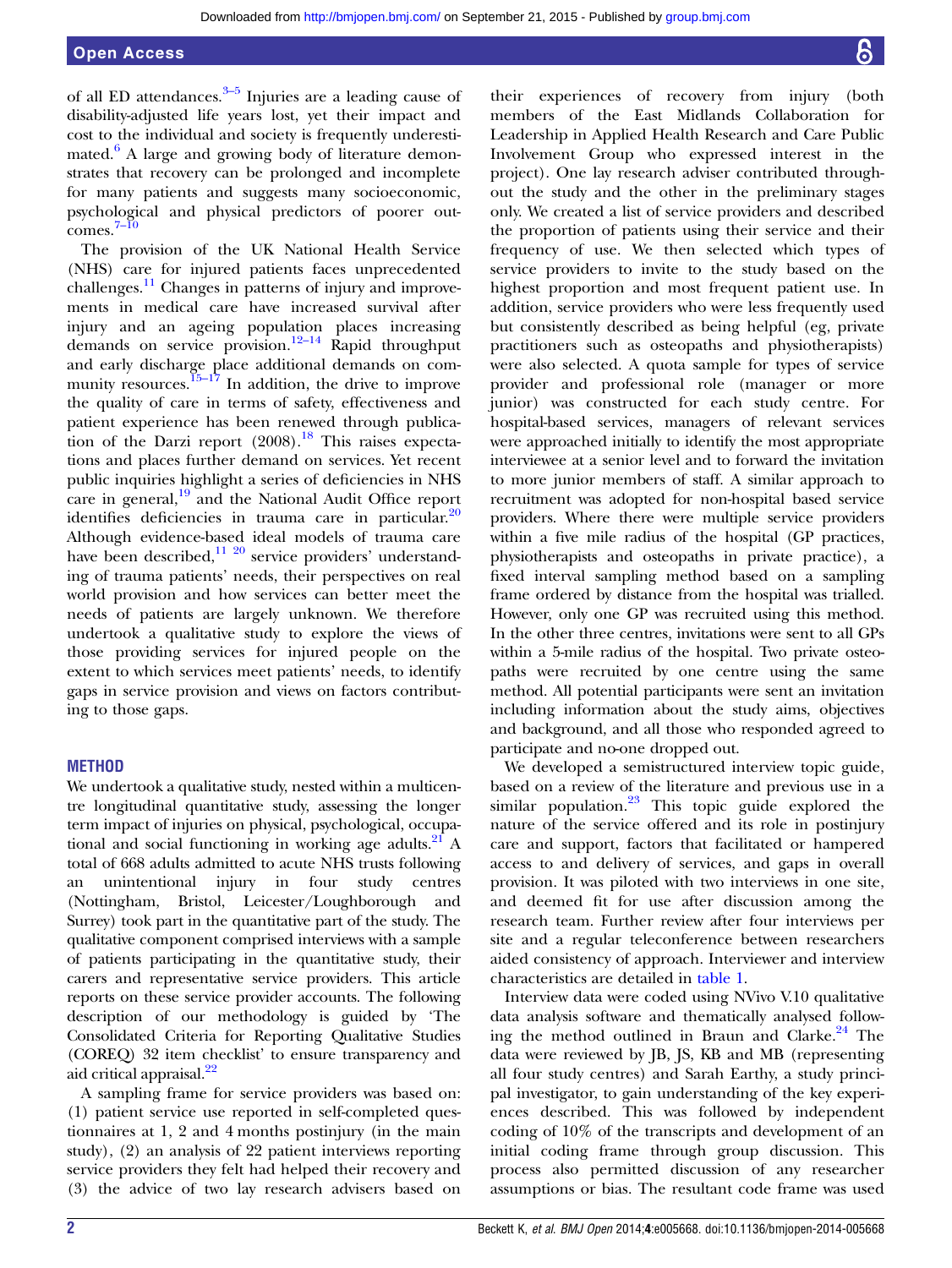<span id="page-2-0"></span>

|--|

| <b>Interviewers</b>                    |                                                                                                                            |
|----------------------------------------|----------------------------------------------------------------------------------------------------------------------------|
| Which authors conducted the interviews | BK, JB, JS, KB and MB                                                                                                      |
| Qualifications                         | BK, JB (PhD), JS (MSc), MB (MA (Cantab)), KB (BSc)                                                                         |
|                                        | JB, KB (Registered Nurses)                                                                                                 |
| Occupation at the time of study        | BK: research fellow; JB, JS,KB: research associate, MB: research assistant-all<br>university employees                     |
| Gender                                 | BK, JS, JB, KB: female; MB: male                                                                                           |
| Training                               | All have had training and experience in qualitative research methodology                                                   |
| Was the interviewer already known to   | A small number of participants were acquainted with their interviewer through                                              |
| the study participants?                | prior involvement in quantitative study recruitment and may have been aware of<br>their interviewers' background           |
| <b>Interviews</b>                      |                                                                                                                            |
| Setting                                | Interviews were carried out in the participant's place of work in a quiet private<br>space                                 |
| Who was present?                       | Participant and interviewer only                                                                                           |
| <b>Duration</b>                        | Interviews lasted between 30 and 60 min                                                                                    |
| Audiovisual recording                  | All interviews were audio recorded with participant consent                                                                |
| Consent                                | Consent was obtained at the time of interview or before if conducted by<br>telephone                                       |
| Confidentiality                        | Interviewees were assured of anonymity and confidentiality for themselves and<br>their organisation                        |
| Transcription                          | Interviews were centrally transcribed and checked for accuracy by site<br>researchers                                      |
| Field notes                            | Field notes were recorded following the interview to add context to the analysis                                           |
| Repeat interviews                      | No repeat interviews were deemed necessary                                                                                 |
| Post interview contact                 | All participants were given contact details for any further thoughts or comments<br>they wanted to add after the interview |

by BK, JB and KB to analyse and organise the data in the remaining transcripts. After the primary coding of all 40 interviews, it was determined that data saturation (the point at which no new evidence is emerging) had been achieved and no additional interviews were required. Further cycles of coding enabled researchers to test the codes assigned, produce broader themes and identify relationships and patterns in the data and any divergent cases. Continuous discussions took place to ensure that discrepancies and disagreements were identified and to refine emerging major and minor themes. Finally, three practising clinicians within the study team were asked to comment on the findings to ensure that they reflected their experience and views and to further test their credibility and transferability.

## RESULTS

We directly invited 542 staff members to participate (including acute trusts/ambulance trusts (163); community/primary care (333); private sector (29); social services (15) and voluntary sector (2)). Sixty one managers were approached who were also asked to invite their staff to participate. The numbers of staff each manager approached is not known, but it is estimated at around 400, making 942 total approaches. Forty interviews were completed with providers of a wide range of services (including NHS staff (37); private practice (2); voluntary sector (1)). Among NHS staff, 30 worked in acute care;

four in primary/community care and three in the ambulance service. See box 1 for a brief description of the NHS structure as it relates to this article and trauma services.

In accordance with the study protocol, their age and gender were not recorded; however, by selecting participants

## **Box 1** UK National Health Service (NHS) structure as it relates to this article and provision of trauma services

Services for injured patients may be provided by:

- 1. NHS acute, ambulance or care trusts (these are in effect public sector organisations providing services on behalf on the NHS)—providing emergency, acute (secondary) and outpatient care. They also provide some community services.
- 2. NHS general practitioners ( primary care/family physicians)) and allied health professionals who contract services for the NHS through the NHS commissioning board and clinical commissioning groups—providing care in the community after the acute injury.
- 3. Voluntary sector organisations providing additional services to the NHS.
- 4. Private practitioners providing supplementary care accessed and paid for by the individual patient.
- 5. Local authority social services providing social worker or occupational therapist support and means tested personal care.

Trauma care may be shared between settings with separate budgets and provision criteria.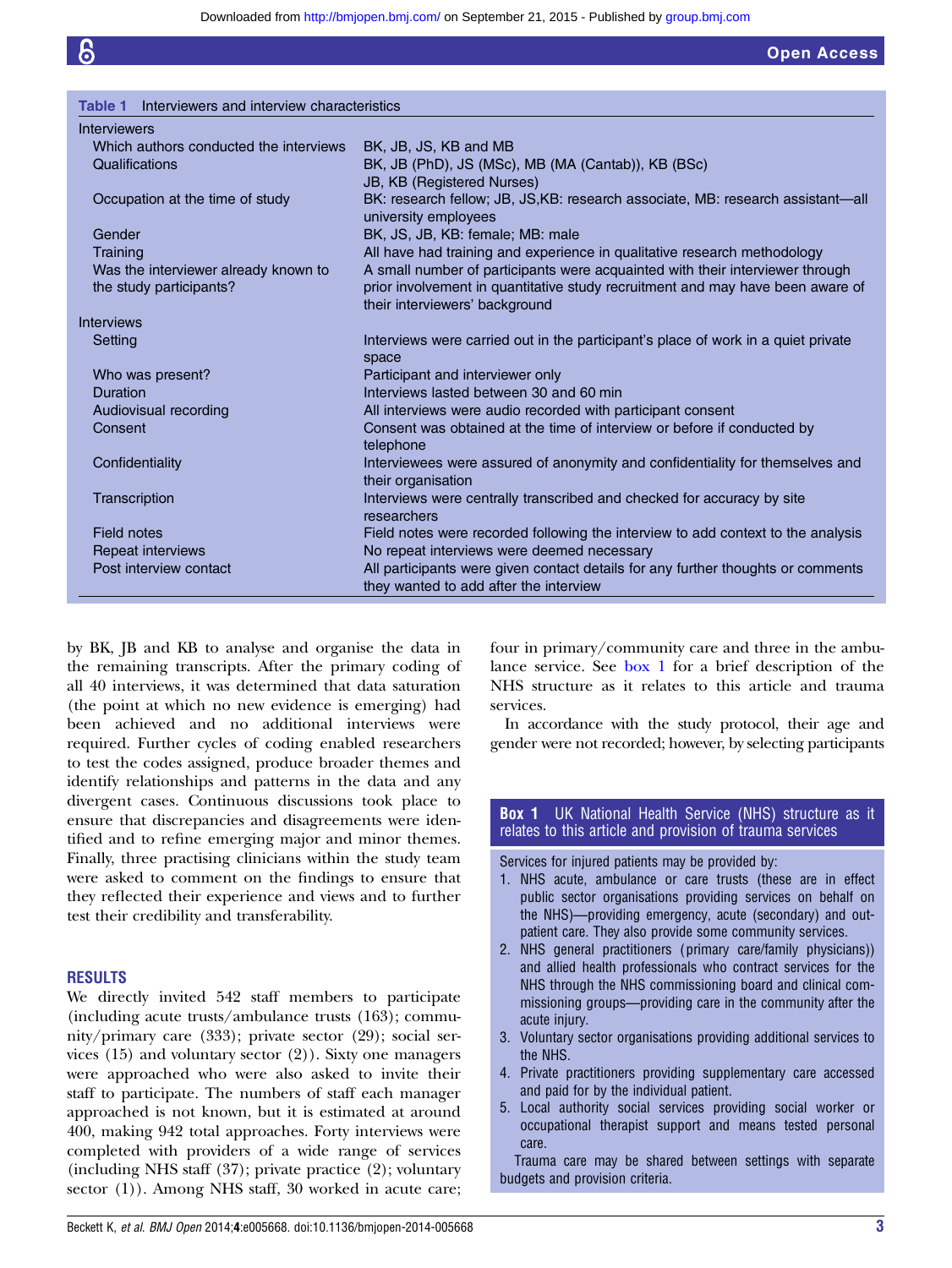| Numbers and types of service providers interviewed by the study centre<br>Table 2 |   |   |    |    |              |
|-----------------------------------------------------------------------------------|---|---|----|----|--------------|
| <b>Study centre</b>                                                               | А | в | С  | D  | <b>Total</b> |
| Ambulance service-paramedic                                                       |   |   |    |    |              |
| Ambulance service-manager                                                         |   |   |    |    |              |
| Doctor-general practitioner                                                       |   |   |    |    |              |
| Doctor-junior                                                                     |   |   |    |    |              |
| Doctor-registrar                                                                  |   |   |    |    |              |
| Doctor-consultant                                                                 |   |   |    |    |              |
| Doctor-medical director                                                           |   |   |    |    |              |
| Nurse-primary care                                                                |   |   |    |    |              |
| Nurse-junior                                                                      |   |   |    |    |              |
| Nurse-senior/sister                                                               |   |   |    |    |              |
| Nurse-specialist                                                                  |   |   |    |    |              |
| Nurse-matron                                                                      |   |   |    |    |              |
| Occupational therapist                                                            |   |   |    |    |              |
| Physiotherapist-junior                                                            |   |   |    |    |              |
| Physiotherapist-senior                                                            |   |   |    |    |              |
| Physiotherapist-specialist                                                        |   |   | 2  |    |              |
| Physiotherapist-manager                                                           |   |   |    |    |              |
| Private practice-osteopath                                                        |   |   |    |    |              |
| Psychologist-specialist                                                           |   |   |    |    |              |
| Voluntary sector-manager                                                          |   |   |    |    |              |
| Total                                                                             |   | г | 15 | 12 | 40           |

from different disciplines and levels of seniority, the sample demographic was broadly representative of NHS staff.<sup>25</sup> The professional roles of service providers interviewed at each of the four sites are presented in table 2. Efforts to recruit representatives from social services or private physiotherapy were unsuccessful. Study centres are identified only by a randomly assigned letter to maintain anonymity. Between 6 and 15 service providers were interviewed in each site depending on the numbers responding to the call for participants.

Analysis of service provider accounts suggests the coexistence of two distinct models of care: an aspirational or ideal model of care which participants strive towards (and would like to adhere to) and a more haphazard, fragmented model based on the realities of NHS practice. These dominant themes emerged through the process of analysis; participants were not specifically asked to describe ideal and real models of care. Individuals, disciplines and settings differed in which model they felt able to follow, but knowledge of and tensions between these two models permeated all service provider accounts.

## Ideal model

Participants' ideal model of trauma care was timely, integrated and seamless:

- ▸ "A multidisciplinary effort of managing the patient… everyone has an input into the care…what this particular patient will need from different professional aspects." (Junior nurse, Centre A)
- ▸ Care should be effective, informative and compassionate, and endure throughout the patient's recovery journey:
- ▸ "They need the right treatment and…to understand what's happening to them and to be listened to,

questions actually answered…they need time." (Specialist nurse, Centre B)

▸ "Everything from start to finish. So the beginning of the injury when they need resuscitation right through to rehabilitation and ongoing…management." (Specialist nurse, Centre C)

## Real model

Participants' accounts gave many examples where individuals, settings and services met these ideal standards. However, they also acknowledged that the reality of care was sometimes less than ideal, often due to time pressures or gaps in provision:

- ▸ "We would like to think that we were aiming to provide a high quality of care in a very timely way… but the reality is probably a bit different to that unfortunately." (Senior nurse, Centre D)
- ▸ "Staff don't always have that time to give to the patient…the pressures are on the bed and the staff know it…so you daren't ask (the patient) a question in case you get held up." (Senior nurse, Centre C)
- ▸ "Patients aren't getting the right level of rehab that they need…there's a lack of psychological support and vocational rehab, lots of things that in an ideal world these patients should be getting, but they're not." (Physiotherapist, Centre A)

Participants described a complex system in which these two models of practice coexist and give rise to very different standards of care (see [table 3](#page-4-0)).

Participants recognised and managed daily inconsistencies between ideal and real models of care. Their accounts also provide insight into possible reasons for the divergence between models, as described below.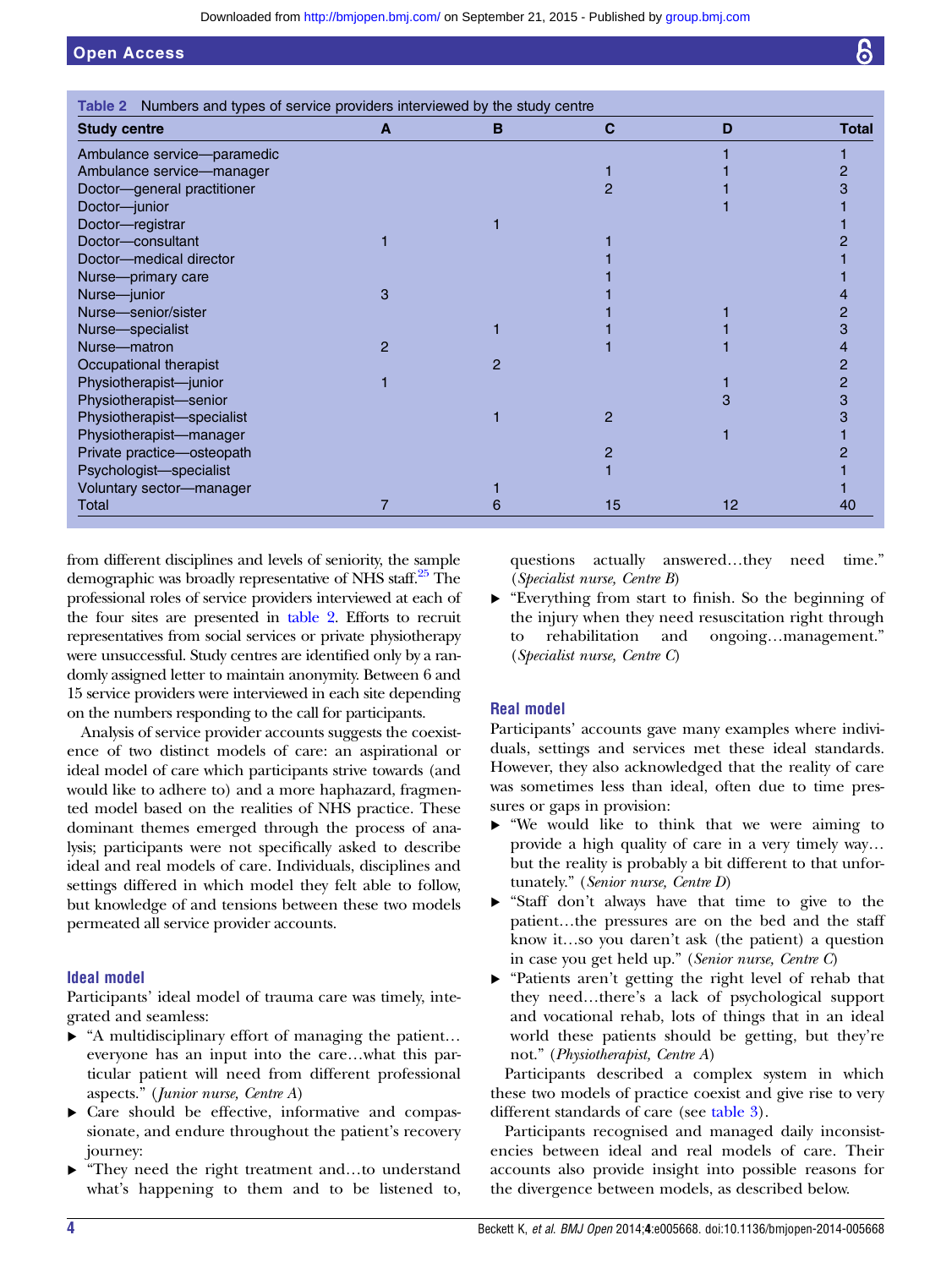<span id="page-4-0"></span>

| Ideal & Real Models of Care in relation to Darzi's $(2008)^{18}$ three elements of good quality care<br><b>Table 3</b>                                                                                                                                                                                                                                                                                                                                                   |                                                                                                                                                                                                                                                                                                                                                                                                                                                                                                                                                                                                                                                                                        |
|--------------------------------------------------------------------------------------------------------------------------------------------------------------------------------------------------------------------------------------------------------------------------------------------------------------------------------------------------------------------------------------------------------------------------------------------------------------------------|----------------------------------------------------------------------------------------------------------------------------------------------------------------------------------------------------------------------------------------------------------------------------------------------------------------------------------------------------------------------------------------------------------------------------------------------------------------------------------------------------------------------------------------------------------------------------------------------------------------------------------------------------------------------------------------|
| <b>Ideal</b>                                                                                                                                                                                                                                                                                                                                                                                                                                                             | Real                                                                                                                                                                                                                                                                                                                                                                                                                                                                                                                                                                                                                                                                                   |
| Safety<br>Actually they're going to be safe in our hands and  the<br>care they're going to receive is good." (Senior nurse,<br>Centre D)<br>"That's my patient, their safety comes first." (Specialist<br>nurse, Centre B)<br>> "Being able to provide a service with skilled clinicians<br>the knowledge to be able to treat a patient safely  as an<br>emergency service you can't ask for any more." (Manager<br>ambulance service, Centre C)<br><b>Effectiveness</b> | $\blacktriangleright$ "I think when you want to get patients to theatre  it's full<br>sometimes you see a little bit of harm come to patients<br>because they don't get to theatre in time." (Junior doctor,<br>Centre D)<br>So whether or not the continual monitoring gets done is a<br>different matter without continual monitoring you can't say<br>that they're going to remain fine." (Junior nurse, Centre C)<br>"We get a phone call maybe for some pain medication<br>►<br>somebody's got a major life event and we don't know<br>about it (lack of communication)  so there are safety<br>issues there about prescribing medication." (GP, Centre D)                        |
| • "Getting the patients treated at the right time with the right<br>services  getting them treated early picking up the<br>people that need additional services especially<br>psychology getting them in there quickly to  prevent<br>future disability." (Occupational therapist, Centre B)<br>• "My role is to ensure that the patient's care pathway is<br>efficient, timely and they have a satisfaction in the<br>service." (Junior nurse, Centre A)                | • "We have so many ankle fractures sitting around on the<br>ward for a week before the operation if you operated on<br>them straightaway  they would be done and out the next<br>day." (Junior doctor, Centre D)<br>lacktriangleright "It's a high pressure job  you don't feel like you can give<br>high quality care  that individual's satisfaction of what<br>you consider high quality care isn't always  what the<br>department offers." (Senior Nurse, Centre D)<br>If "I would sayfor the patients who need psychological<br>support that's one of the main things that's lacking  in<br>every hospital  there's no access to it for patients."<br>(Physiotherapist, Centre A) |
| Patient experience<br>Enough information about their condition to help them<br>not to be scared of it  they need to understand the<br>reasons why we have asked them to do what they are<br>doing  to understand what they are feeling and<br>experiencing." (Senior physiotherapist, Centre D)                                                                                                                                                                          | lacktriangleright if seasier just getting your head down and<br>doing the tasks  during busy times especially just knowing<br>that you've done this, this and this,  It's almost like once<br>you've done the task, then it becomes somebody else can<br>care about the kind of emotional side of it." (Junior nurse,<br>Centre C)                                                                                                                                                                                                                                                                                                                                                     |

## Knowledge

Service providers demonstrated a comprehensive understanding of the potential impact of injury on patients' lives:

▸ "Injury involves change to a normal routine, the frustration of not being able to do what you feel you ought to…or want to be able to do. The financial strains, the family strains, and the relationship strains…it's endless." (Senior physiotherapist, Centre D)

This knowledge, gained through experience, training and research, informed their ideal model of care:

▸ "I'll be looking at the impact on their functional activity, their work and leisure, their personal care and the way it impacts on their lives socially and psychosocially as well … the way it's affecting their, … family life and relationships." (Occupational therapist, Centre B)

Where there were gaps in knowledge, these related to difficulty keeping fully informed about the range of NHS and other services available:

▸ "Either I don't know about the services available or it's difficult to access them in a timely fashion…that can be frustrating at many levels." (General Practitioner, Centre D)

## Research

Participants also explicitly referred to research evidence informing best models of care for their professional role:

- ▸ "Research suggests that good quality trauma care makes a massive difference to people's outcome overall, is a huge benefit to society…quite apart from being the right thing to do…it's expensive to provide…but on the whole it saves money." (Consultant, Centre C)
- ▸ "So if people have got a job open…we intervene very early with education, because it's been found research wise that the earlier that's addressed, the better the outcome." (Occupational therapist, Centre B)
- ▸ "Things like complex regional pain syndrome…something that can happen after an injury…picking that up early and dealing with it early the research shows that the outcomes are so much better." (Specialist physiotherapist, Centre D)

Research evidence was also used proactively to demonstrate where care was falling below ideal standards:

▸ "There are big gaps but hopefully with the information I am gathering I can report … figures and percentages … to say they are not meeting these people's services." (Specialist nurse, Centre D)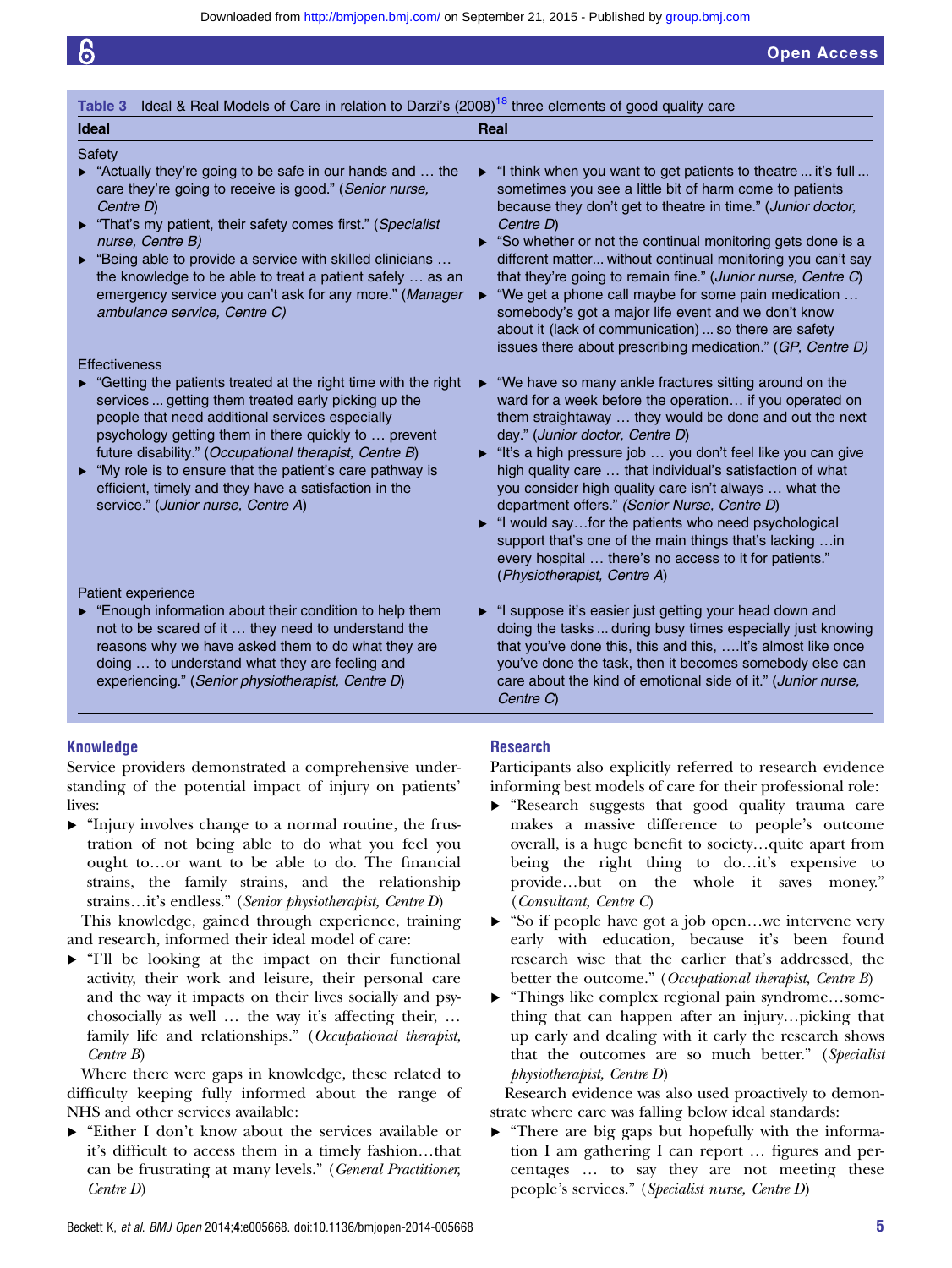<span id="page-5-0"></span>**Box 2** Possible improvements to care based on service provider's perspectives

## Knowledge

- ▸ Develop practitioner capacity to utilise and collate evidence relating to standards of care
- ▸ Develop an online regularly updated directory of services for practitioner reference

Services

- ▸ Expand trauma theatre capacity to ensure appropriately timed surgical intervention
- ▸ Expand existing and develop new screening and treatment options for postinjury psychological problems
- $\triangleright$  Develop capacity for community rehabilitation (residential, domiciliary or outpatient) to ensure early discharge of medically fit patients, sustain progress made in hospital and enable early intervention to prevent longer term problems

#### Funding streams

- ▸ Harmonise referral criteria across geographical boundaries
- ► Facilitate service access for those who do not fit 'typical' criteria (based on clinical assessment of need)
- ▸ Remove incentivised targets for particular cohorts and equalise access based on clinical need

Staffing and skill mix

- ▸ Ensure adequate staff numbers to effectively and compassionately meet clinical demands
- ▸ Involve senior practitioners in scoping staff and skill mix requirements
- ▸ Identify non-clinical tasks and devolve to additional administrative workforce
- ▸ Utilise senior clinical expertise to drive improvements in standards through direct clinical input and supervision of junior staff Patient expectations
- ▸ Improve patient information at all levels using a range of sources and means
- ▶ Expand public education on appropriate NHS use
- ▸ Enhance public involvement in realistic NHS goal setting and resource allocation

Communication and information

- ▸ Formalise systems to ensure that outlying patients are not neglected
- ▸ Engage practitioner groups in developing initiatives to improve communication between primary and secondary care
- ▸ Develop secure means of information sharing with non NHS practitioners

Organisational values and priorities

- ▶ Ensure equal focus and resourcing for acute and rehabilitation phases of recovery
- ▸ Develop measures and means to collate evidence of longer term injury outcomes, for example, return to work
- ▸ Undertake economic research into comparative costs of shortterm intensive multidisciplinary rehabilitation versus long-term disability and resource use
- ▸ Ensure that individual clinical need drives care rather than political or organisational targets
- ▸ Recognise practitioner expertise and facilitate practice according to their ideal evidence-based model of care

Additional evidence was desired to support improvements in care:

▸ "We use the DASH (Disabilities of the Arm, Shoulder and Hand) outcome measure…it's got a good evidence base…it incorporates the individual's view of their function…I'd like to look at how we can produce something that reflects that, but also reflects the economical advantage in the long term but…the difficulty is people often are looking at short economical advantage, not long term." (Occupational Therapist, Centre B)

# Barriers to delivery of service provider's ideal model of care

Participant accounts suggest that divergence between ideal and real models of care cannot be accounted for by lack of understanding of the impact of injury or evidence of best models of care. However, they provide clear evidence of factors (variously described as 'gaps', 'blocks' or 'holes') affecting implementation of this knowledge into practice:

- ▸ "There's lots of holes for the patient to fall down depending on who has interacted with them in the hospital, what sort of discharge plan they have got." (Specialist physiotherapist, Centre C)
- ▸ "There's blocks at every stage of the process…you make all these good plans…but it just doesn't work." (Junior doctor, Centre D)
- ▸ "There are massive gaps in the service…for somebody who needs more care and more help…it can clog up the system terribly…for shortage of somewhere for them to go that's a safe environment." (Physiotherapist, Centre D)

Analysis of the interviews suggests six distinct types of 'blocks' 'gaps', or 'holes' impeding service delivery.

## Access to services

Study participants described significant gaps in provision and delays in access to services which hindered recovery for the individual and caused whole system blockages and inappropriate resource use. Particular issues were highlighted in trauma theatre capacity, resources for younger patients, psychological services and community rehabilitation.

- ▸ "This week…I have ended up putting 12 incident forms in for patients who haven't gone to theatre within 36 h." (Specialist nurse, Centre D)
- ▸ "We run into problems with waiting for social services and packages of care…we've got a patient who's been here for four weeks fit for discharge." (*Junior doctor*, Centre D)
- ▸ "All those long term rehab places…particularly for younger patients…are in very short supply…once they've got over the immediate injury, they need to get on with trying to rehabilitate themselves." (Consultant, Centre C)
- ▸ "Some people have had to wait for four to 5 months before starting counselling." (General Practitioner, Centre C)
- ▸ "If they need physio in their own home, the wait for an urgent referral is 18 weeks…if we've worked really hard (in hospital) and got them to a really good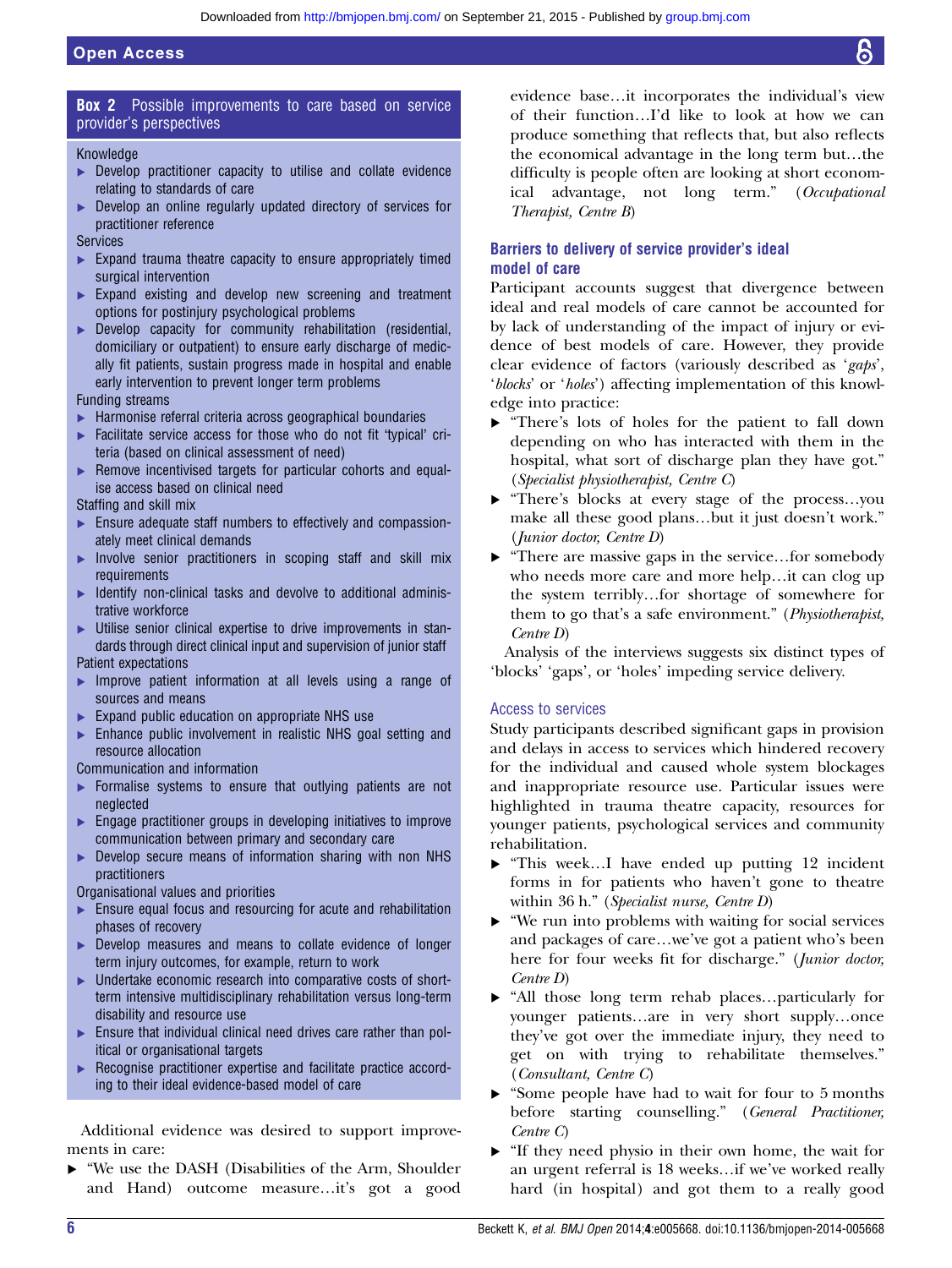point…that generates a lot of frustration…and we can't do anything about it." (Specialist physiotherapist, Centre D)

Lack of available psychological support for patients was noted by many participants who described a combination of strategies to manage patients' psychological needs (avoidance, amateur psychology or referral to a general practitioner). Some disciplines such as physiotherapy provided extensive psychological support in the absence of formal or 'standardised' psychological services. However, there was general concern at how a lack of more formal specialist support might affect rehabilitation:

- ▸ "We see people who've had quite horrendous experiences…they're making a physical recovery. But when they talk about what's happened…the people that you think are fine sometimes just break down…it would be great if there was someone you could just call and say '…I've got a patient I think you need to see', but that isn't available to us." (Occupational therapist, Centre B)
- ▸ "I don't think we address the psychological aspect at all…and that would help our patient because if they're in the right frame of mind it will definitely improve their input into…their physio and that sort of thing." (Doctor/Registrar, Centre B)

## Funding streams

Interviewees referred to further blockages caused by funding streams and restrictive access to services. This prevented referral of patients based on individual need and created ethical dilemmas for service providers.

- ▸ Patients with minor head injuries "get followed up, hopefully, but only if they live within (city)...the rest of them are left to their own devices." (Matron, Centre C)
- ▸ "I saw a 40 year old chap today…lives on his own but he didn't really hit the right criteria for…social support." (Senior physiotherapist, Centre D)
- ▸ "It becomes slightly unethical if you've fractured a few centimetres below (the neck of femur)… you suddenly don't fall into the same category…you don't have the same time pressure and you won't have the same treatment afterwards." (Consultant, Centre A)
- ▸ "You've got different pathways for the different areas and that can be really frustrating…we can send somebody home non-weight bearing…and they'll have to wait 12 weeks for a physiotherapist." (Specialist nurse, Centre B)

## Staffing and skill mix

Service providers described not only lack of staff per se as having a profound effect on service delivery, but also reductions in the level of expertise through inadequate 'skill mixing' and excessive administrative or managerial demands on senior practitioners (which reduced the potential for improvements in quality of care). There was also a perception that external review of staffing

underestimated clinical demands on staff with resultant recommendations impacting on the quality of care.

- ▸ "Today I've visited probably 9 wards by eight o'clock this morning and all of those wards were helping each other out because they were short staffed." (Matron, Centre A)
- ▸ "Things like intravenous pain relief are delayed… that's ethically wrong to delay pain relief just because a service had put on the wrong skill mix." (Paramedic, Centre D)
- ▸ "There's this kind of pressure to downgrade posts…to reduce the level of expertise." (Physiotherapists, Centre C)
- ▸ "There's just so many things you don't need to be a nurse to do. I don't need to be a qualified nurse to tick a few audits…if some of those things were taken off me I would be able to support the team better on the ward and the patients better." (Matron, Centre D)
- ▸ "The trust asked for an external review on the nursing figures on the wards…it completely underestimated the patients with dementia, the patients that came in with very poor nutritional states…that was a massive battle and we went to a very low place in terms of nursing care." (Matron, Centre A)

## Patient expectations, changing demographic and NHS use

Participants felt some patients had unrealistic expectations of recovery and made inappropriate use of hospital services against a backdrop of increasing demands from an ageing population:

- ▸ "There's a sort of expectation that we can just click our fingers and put a few bits of metal in and…there you are, you're back to normal…we are not magicians, we can't turn everything back to how it was before." (Consultant, Centre A)
- ▸ "One in four people don't need to be in ED (Emergency department). We have a high level of inappropriate use." (Junior nurse, Centre C)
- ▸ "The mix has changed…we are predominantly… elderly care patients with acute confusion, with dementia, and trauma…it is very heavy…patients are highly dependent." (Specialist nurse, Centre D)

#### Communication and information

Service providers acknowledged that communication between services and settings is sometimes poor and compounded by professional boundaries and hierarchy. The complexity and demands of service provision also make effective communication with patients and between professionals increasingly difficult.

- ▸ "For the outlying wards, the doctors will present the patients, they won't…necessarily know where they are in the hospital, they might be moved around here, there and everywhere…they may miss a patient on an outlying ward." (Physiotherapist, Centre A)
- ▸ "We need better working relationship with the community; the community needs to have better working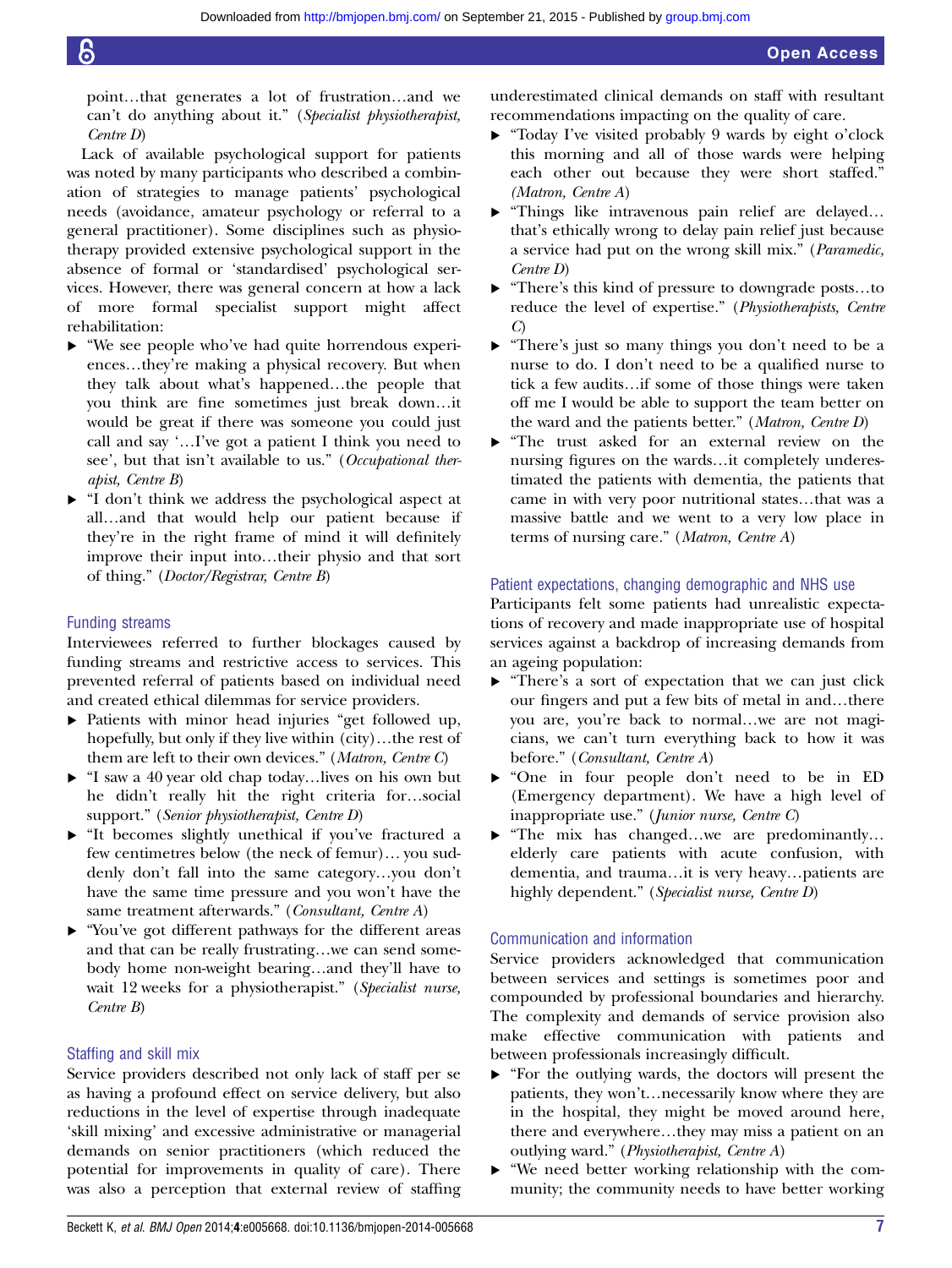relationship with us. We don't have that contact at all." (Matron, Centre D)

▸ "I don't have access to notes…because we (private osteopath) are on the cusp of the NHS…it prevents me from doing something, treatment wise, technique wise…all these expensive tests…but the person that could potentially help the patient can't get hold of them." (Private osteopath, Centre C).

## Organisational values and priorities

Study participants described significant tensions between their professional and personal views on the care that should be provided and organisational values and political and financial priorities which could lead to an emphasis on short-term finite outcomes:

- ▸ "For society and for the patient longer term outcomes are hugely important. To my view there's a disconnect…because services at an earlier stage…don't have a financial interest in the longer term outcome. They only have an interest in the outcome of that phase." (Physiotherapist, Centre C)
- ▸ "We have these very sort of…politically driven clinical guidelines." (Consultant, Centre A)
- ▸ "I think they don't actually collect…outcomes long enough in my view." (General Practitioner, Centre C)

Some service providers took a more proactive stance in seeking to influence the commissioning of services or in resisting management led pressures:

- ▸ "We need to get our commissioners to understand where the gaps are and what the problems are…to get them to wake up…these patients aren't getting the right level of rehab they need."' (Physiotherapist, Centre A)
- ▸ "I feel under pressure to follow the alternative care pathways, but I'll only do that if it's appropriate, I won't do it because I'm supposed to." (Paramedic, Centre D)
- ▸ "I do go against management; I will not discharge somebody until I know (it) will be safe regardless of the pressure on beds." (Specialist nurse, Centre B)

## **DISCUSSION**

Our participants gave accounts of an "ideal" model of care which demonstrate a clear knowledge of and commitment to Darzi's  $(2008)^{18}$  $(2008)^{18}$  $(2008)^{18}$  elements of high quality care and key components of trauma provision. $\frac{11}{20}$ However, service providers reported that their ability to adhere to this model in practice was at times compromised and their clinical decisions limited by factors such as insufficient resources, gaps in communication and information, conflicting organisational values and priorities, unrealistic patient expectations, demands of an ageing population and inadequate staffing levels or skill mix. Our participants' accounts suggest that basic quality standards of safety, efficacy and patient experience may not be universally met by the current provision. Within the "real" model of care, service providers

cannot always respond to the full range of patient needs following injury or anticipate predictable sequelae such as psychological distress. Service providers are fully aware of these limitations and consequences and strive to deliver the best care they can within increasingly limited resources, downgraded skill mix and complex systems. However, the risk for patients is that this may result in fragmented, inequitable and suboptimal care.

Our study draws on the views of a wide range of service providers in secondary and primary care from four areas serving varied populations in terms of size, ethnic and socioeconomic mix. While our findings cannot be generalised to all UK primary and secondary care settings, it is unlikely that the experiences of the service providers interviewed are restricted to the four study centres only. Conduct of the interviews and analysis by researchers with diverse academic and clinical backgrounds also enhanced the validity and transferability of the findings. Sample selection based on patients' accounts of the services used resulted in a combination of perspectives from frequently accessed services and those accessed by fewer patients with specific needs. We had difficulty in recruiting some types of service providers, notably social services, counselling services and physiotherapists working in private practice. However, these services were rarely accessed by the impact of injuries study (IOIS) patients. Respondents in some staff groups were identified by their managers, who may have chosen people who held particular views. However, the diverse positive and negative views provided by service providers would suggest that this is unlikely to have had a large impact on our findings. Since all participants conveyed positive and negative views, there were no divergent cases (in which a wholly positive or negative model was described); however, the proportion of positive vs negative views varied between participants and disciplines. Future analysis could expand on this to identify factors sustaining ideal care and analysis of IOIS patients and carer data will permit comparison with their experiences of care.

This study contributes to current debate on the quality of NHS care, illustrating how service provider perspectives can improve our understanding of the current situation and inform future improvement. Successive studies show how the gap between "ideal" and "real" models of care can affect service provider well-being and caring, $26 \frac{27}{7}$  and this study demonstrates this process in action. The recently published 'RN4CAST study' of hospitals in 300 European countries goes further and demonstrates how a reduction in nursing numbers and skill mix alone can be associated with poorer outcomes and higher mortality rates.<sup>[28](#page-9-0)</sup> This study also contributes to possible solutions; practitioner knowledge of local context is increasingly acknowledged as essential to over-come barriers to translating evidence into practice.<sup>[29](#page-9-0)</sup> While many studies identify means to improve the effectiveness and safety of care, this study adds to an understanding of the 'aesthetics of experience' or how services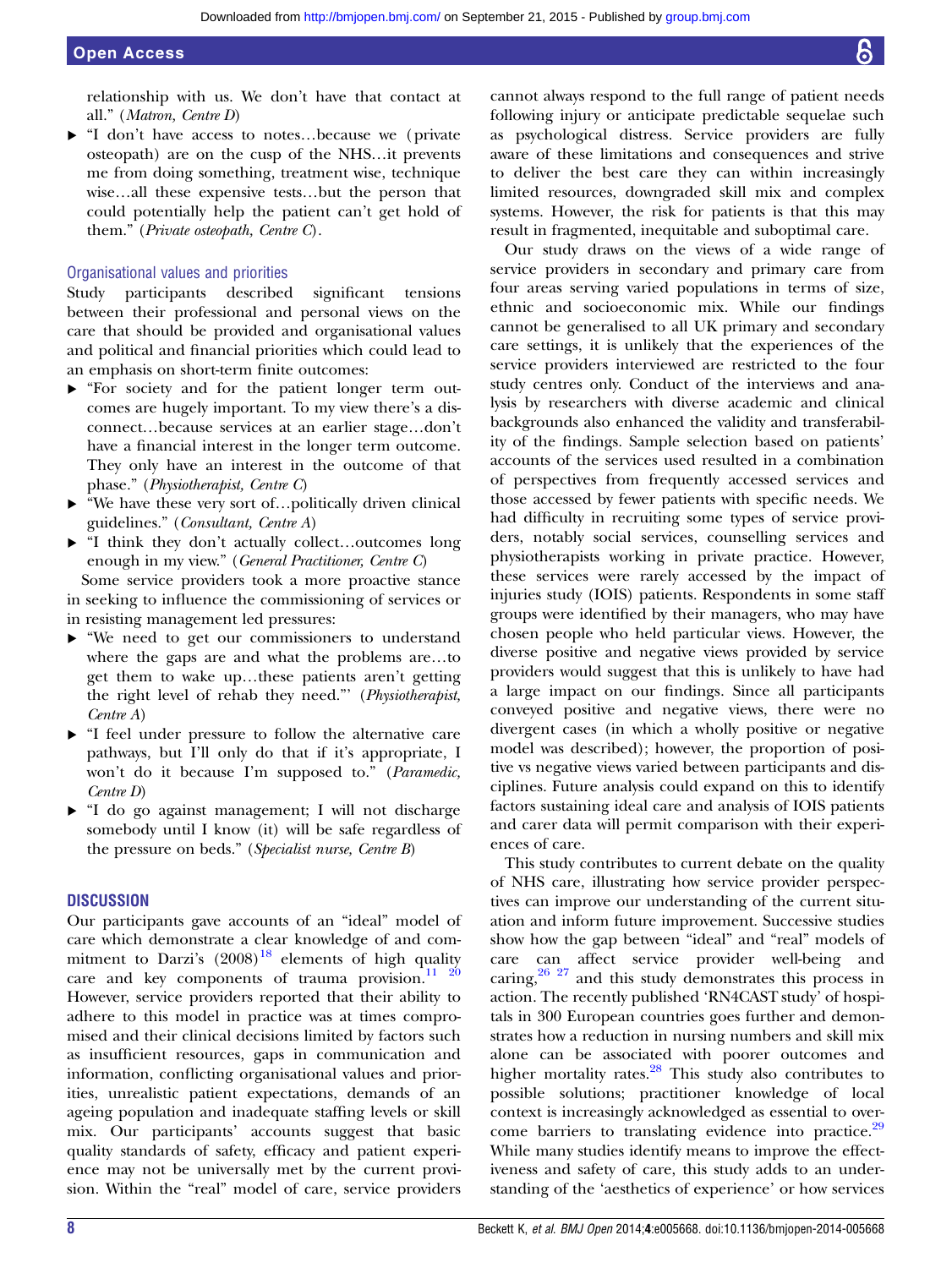<span id="page-8-0"></span>feel (their usability and emotional content). $30$  These are also important determinants of best practice and patient experience and can lead to improvements in service delivery and patient care.<sup>[30](#page-9-0)</sup>

This study questions current media and policy debate exhorting service providers to be more compassionate,  $18$   $31$   $32$  to extend their knowledge and education<sup>18</sup>  $33$  and to work harder to raise standards,<sup>[34](#page-9-0)</sup> and provides alternative perspectives on factors impeding an ideal model of care. It suggests that compassion is not lacking and that service providers (across a wide range of disciplines) not only have a comprehensive understanding of the impact of injury on patients' lives, but also have knowledge of evidence identifying best models of care. While it is often considered that experiential rather than research knowledge underpins practice, many participants demonstrated familiarity with current research and awareness of the role of scientific evidence in improving standards. However, the extent to which their understanding and knowledge informs practice is determined by factors which are frequently beyond their control. Some services, settings and individuals clearly feel their context of care is more conducive to practice according to an ideal model than others; for example, striking differences exist between nursing and physiotherapy care postinjury.<sup>35</sup> Service providers' experiences of providing care; which they feel is at odds with their ideal model of care, give rise to a series of practical suggestions for service improvements. These wide-ranging suggestions described in [box 2](#page-5-0) are based on recommendations elicited through participant interviews and extrapolation from the data. However, the following three priorities were most frequently identified: improving psychological screening and support, reduction in theatre delay and improving access to early adequate physiotherapy. Further research combining scientific evidence of the impact of injury with practitioner knowledge of local context may assist in clarifying future priorities for action.<sup>36</sup>

Improving planning and organisation of trauma care can achieve better treatments and improved outcomes.<sup>[37](#page-9-0)</sup> The views of a range of service providers across the trauma pathway are important; they demonstrate compassion, a comprehensive understanding of patients' needs, knowledge of the evidence base underpinning best practice and motivation to deliver the best possible care. Service provider views should be routinely used to inform service design, planning and delivery, and the impact of this on the quality of care, patient outcomes and patient experience should be evaluated in future research. However, service provider views are only one side of the story; the views of patients and carers also need to be collected, listened to and acted on.

#### Author affiliations

4 Division of Primary Care, School of Medicine, Nottingham University, University Park, Nottingham, UK

<sup>7</sup>DREEAM (Department of Research and Education in Emergency medicine, Acute Medicine and Major Trauma), Nottingham University Hospitals NHS Trust, Nottingham, UK

Open Access

8 Department of Emergency, Bristol Royal Infirmary, Bristol, UK <sup>9</sup>Division of Primary Care, School of Medicine, University Park, Nottingham, UK

Contributors DK, JS, FC, JB and BK made substantial contributions to the conception and design of the work, KB, SE, JS, JB, BK, MB and GE made substantial contributions to the acquisition and analysis of the data; KB, SE, MB, JS, JB, BK, JC and DK contributed substantially to the interpretation. All authors contributed to the drafting of the work, its critical revision and approved the final version to be published.

Funding This research was funded by the National Institute for Health Research Collaboration for Leadership in Applied Health Research and Care for Nottinghamshire, Derbyshire and Lincolnshire (NIHR CLAHRC NDL). The views expressed in this work are those of the authors and not necessarily those of the NHS, the NIHR or the Department of Health.

Competing interests None.

Patient consent Obtained

Ethics approval Ethical approval for the study was provided by Nottingham Research Ethics Committee 1 (number: 09/H0407/29).

Provenance and peer review Not commissioned; externally peer reviewed.

Data sharing statement No additional data are available.

**Open Access** This is an Open Access article distributed in accordance with the Creative Commons Attribution Non Commercial (CC BY-NC 4.0) license, which permits others to distribute, remix, adapt, build upon this work noncommercially, and license their derivative works on different terms, provided the original work is properly cited and the use is non-commercial. See: [http://](http://creativecommons.org/licenses/by-nc/4.0/) [creativecommons.org/licenses/by-nc/4.0/](http://creativecommons.org/licenses/by-nc/4.0/)

#### **REFERENCES**

- 1. Office for National Statistics: Mortality statistics: Deaths registered in 2011 (Series DR) Table 5. [http://www.ons.gov.uk/ons/publications/](http://www.ons.gov.uk/ons/publications/re-reference-tables.html?edition=tcm%3A77–277727) [re-reference-tables.html?edition=tcm%3A77](http://www.ons.gov.uk/ons/publications/re-reference-tables.html?edition=tcm%3A77–277727)–277727 (accessed 11 Feb 2014).
- 2. Department of Health. HES online: Hospital Episode Statistics. External cause table 2011–2012. [http://www.hscic.gov.uk/](http://www.hscic.gov.uk/searchcatalogue?productid=9161&q=title%3a%22Hospital+Episode+Statistics%3a+Admitted+patient+care%22&pubdate=%2c2012&sort=Relevance&size=10&page=1#top) [searchcatalogue?productid=9161&q=title%3a%22Hospital+Episode](http://www.hscic.gov.uk/searchcatalogue?productid=9161&q=title%3a%22Hospital+Episode+Statistics%3a+Admitted+patient+care%22&pubdate=%2c2012&sort=Relevance&size=10&page=1#top) [+Statistics%3a+Admitted+patient+care%22&pubdate=%](http://www.hscic.gov.uk/searchcatalogue?productid=9161&q=title%3a%22Hospital+Episode+Statistics%3a+Admitted+patient+care%22&pubdate=%2c2012&sort=Relevance&size=10&page=1#top) [2c2012&sort=Relevance&size=10&page=1#top](http://www.hscic.gov.uk/searchcatalogue?productid=9161&q=title%3a%22Hospital+Episode+Statistics%3a+Admitted+patient+care%22&pubdate=%2c2012&sort=Relevance&size=10&page=1#top) (accessed 11 Feb 2014).
- 3. Department for Trade and Industry. 24th (final) report of the home and leisure accident surveillance system, 2000, 2001 and 2002 data. [http://www.hassandlass.org.uk/reports/2000\\_2002.pdf](http://www.hassandlass.org.uk/reports/2000_2002.pdf) (accessed 11 Feb 2014).
- 4. Office for National Statistics. Mortality statistics. Injury and Poisoning. Series DH4 no 30. 2005. [http://www.ons.gov.uk/ons/rel/vsob1/](http://www.ons.gov.uk/ons/rel/vsob1/mortality-statistics--injury-and-poisoning--england-and-wales--series-dh4--discontinued-/no--30–2007/index.html) [mortality-statistics--injury-and-poisoning--england-and-wales-](http://www.ons.gov.uk/ons/rel/vsob1/mortality-statistics--injury-and-poisoning--england-and-wales--series-dh4--discontinued-/no--30–2007/index.html) [series-dh4--discontinued-/no--30](http://www.ons.gov.uk/ons/rel/vsob1/mortality-statistics--injury-and-poisoning--england-and-wales--series-dh4--discontinued-/no--30–2007/index.html)–2007/index.html (accessed 11 Feb 2014)
- 5. Department of Health. Hospital Episode Statistics. External cause table 2006–07. [http://www.hscic.gov.uk/catalogue/PUB02533/](http://www.hscic.gov.uk/catalogue/PUB02533/hosp-epis-stat-admi-ext-caus-06–07-tab.xls) [hosp-epis-stat-admi-ext-caus-06](http://www.hscic.gov.uk/catalogue/PUB02533/hosp-epis-stat-admi-ext-caus-06–07-tab.xls)–07-tab.xls (accessed 11 Feb 2014).
- Lyons RA, Kendrick D, Towner EM, et al. Measuring the population burden of injuries—implications for global and national Estimates: a multi-centre prospective UK longitudinal study. PLoS Med 2011;8 (12). [http://www.plosmedicine.org/article/info%3Adoi%2F10.1371%](http://www.plosmedicine.org/article/info%3Adoi%2F10.1371%2Fjournal.pmed.1001140) [2Fjournal.pmed.1001140](http://www.plosmedicine.org/article/info%3Adoi%2F10.1371%2Fjournal.pmed.1001140) (accessed 6 Apr 2014).
- 7. Polinder S, Haagsma J, Belt E, et al. A systematic review of studies measuring health-related quality of life of general injury populations. BMC Public Health 2010;10:783.
- Black J, Herbison G, Lyons R, et al. Recovery after injury: an individual patient data meta-analysis of general health status using the EQ-5D. J Trauma 2011;71:1003-10.
- Wiseman T, Foster K, Curtis K. Mental health following traumatic physical injury: an integrative literature review. Injury 2013;44:1383–90.

<sup>&</sup>lt;sup>1</sup>University of the West of England, Research and Innovation, University Hospitals Bristol NHS Foundation Trust, Education Centre, Bristol, UK <sup>2</sup>Department of Sociology, Faculty of Arts and Human Sciences, University of Surrey, Guildford, Surrey, UK

 ${}^{3}$ Loughborough Design School, Loughborough, UK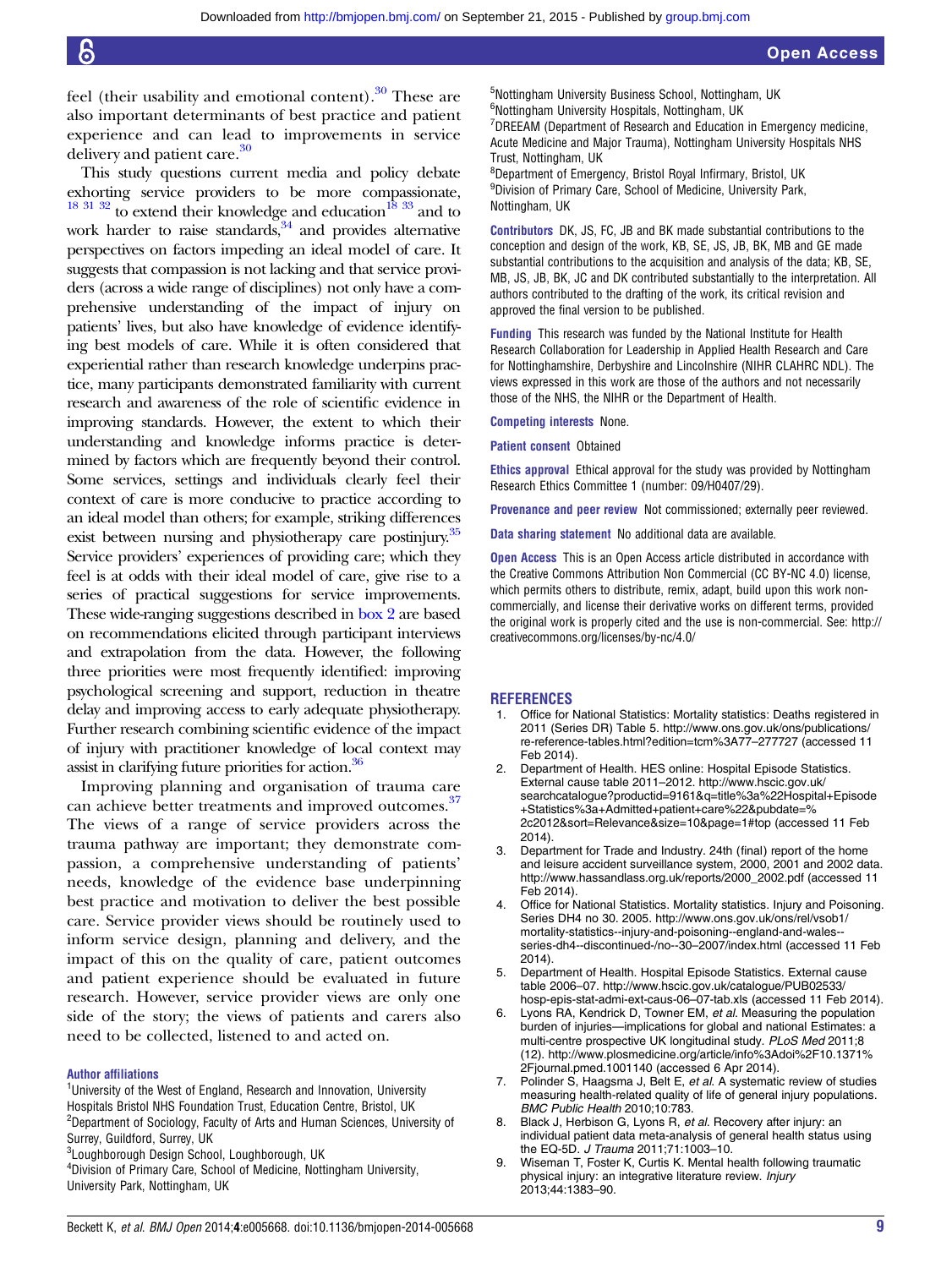- <span id="page-9-0"></span>10. O'Donnell M, Brvant R, Creamer M, et al. Mental health following traumatic Injury: toward a health system model of early psychological intervention. Clin Psychol Rev 2008;28:387–406.
- 11. NHS Confederation & Ambulance Service Network. Implementing trauma systems: key issues for the NHS. 2010. [http://www.](http://www.nhsconfed.org/Publications/Documents/Implementing_trauma_systems_report.pdf) [nhsconfed.org/Publications/Documents/Implementing\\_trauma\\_](http://www.nhsconfed.org/Publications/Documents/Implementing_trauma_systems_report.pdf) [systems\\_report.pdf](http://www.nhsconfed.org/Publications/Documents/Implementing_trauma_systems_report.pdf) (accessed 28 Apr 2014).
- 12. The intercollegiate group on trauma standards. Regional trauma systems interim guidance for commissioners. London: The Royal College of Surgeons of England, 2009.
- 13. Centre for Workforce Intelligence. Regional trauma networks: NHS clinical advisory group on trauma workforce. London: CFWI Regional Trauma Network Team, 2011.
- 14. Health & Social Care information Centre. Focus on Accident & Emergency, December 2013. [http://www.hscic.gov.uk/catalogue/](http://www.hscic.gov.uk/catalogue/PUB13040/acci-emer-focu-on-2013-rep-V2.pdf) [PUB13040/acci-emer-focu-on-2013-rep-V2.pdf](http://www.hscic.gov.uk/catalogue/PUB13040/acci-emer-focu-on-2013-rep-V2.pdf) (accessed 28 Feb 2014)
- 15. Department of Health DH-TCS Programme. Transforming Community Services: ambition, action, achievement: Transforming Rehabilitation Services. 2009. [http://lx.iriss.org.uk/sites/default/files/](http://lx.iriss.org.uk/sites/default/files/resources/DH_101420.pdf) [resources/DH\\_101420.pdf](http://lx.iriss.org.uk/sites/default/files/resources/DH_101420.pdf) (accessed 28 Feb 2014).
- NHS Confederation. Transforming local care: Community Healthcare rises to the Challenge. Community Health Services Forum Briefing; 2013, 258 [http://www.nhsconfed.org/Publications/Documents/](http://www.nhsconfed.org/Publications/Documents/Transforming-local-care.pdf) [Transforming-local-care.pdf](http://www.nhsconfed.org/Publications/Documents/Transforming-local-care.pdf) (accessed 28 Feb 2014).
- 17. Edwards N. Community services; how they can transform care. The Kings Fund, 2014. [http://www.kingsfund.org.uk/sites/files/kf/field/](http://www.kingsfund.org.uk/sites/files/kf/field/field_publication_file/community-services-nigel-edwards-feb14.pdf) [field\\_publication\\_file/community-services-nigel-edwards-feb14.pdf](http://www.kingsfund.org.uk/sites/files/kf/field/field_publication_file/community-services-nigel-edwards-feb14.pdf) (accessed 28 Feb 2014).
- 18. Department of Health. High quality care for all NHS next stage review. 2008. [http://webarchive.nationalarchives.gov.uk/](http://webarchive.nationalarchives.gov.uk/20130107105354/http://www.dh.gov.uk/prod_consum_dh/groups/dh_digitalassets/@dh/@en/documents/digitalasset/dh_085828.pdf) [20130107105354/http://www.dh.gov.uk/prod\\_consum\\_dh/groups/dh\\_](http://webarchive.nationalarchives.gov.uk/20130107105354/http://www.dh.gov.uk/prod_consum_dh/groups/dh_digitalassets/@dh/@en/documents/digitalasset/dh_085828.pdf) [digitalassets/@dh/@en/documents/digitalasset/dh\\_085828.pdf](http://webarchive.nationalarchives.gov.uk/20130107105354/http://www.dh.gov.uk/prod_consum_dh/groups/dh_digitalassets/@dh/@en/documents/digitalasset/dh_085828.pdf) (accessed 16 Feb 2014).
- 19. Francis R. Report of the Mid Staffordshire NHS Foundation Trust Public Inquiry. London: The stationery office, 2013. [http://www.](http://www.midstaffspublicinquiry.com/report) [midstaffspublicinquiry.com/report](http://www.midstaffspublicinquiry.com/report) (accessed 16 Feb 2014).
- 20. The National Audit Office. Major trauma care in England; Report by the Comptroller and Auditor General. 2010. [http://www.nao.org.uk/](http://www.nao.org.uk/report/major-trauma-care-in-england/) [report/major-trauma-care-in-england/](http://www.nao.org.uk/report/major-trauma-care-in-england/) (accessed 16 Feb 2014).
- 21. Kendrick D, O'Brien C, Christie N, et al. The impact of injuries study. Multicentre study assessing physical, psychological, social and occupational functioning post injury—a protocol. BMC Public Health 2011;11:963.
- 22. Tong A, Sainsbury P, Craig J. Consolidated criteria for reporting qualitative research (COREQ): a 32-item checklist for interviews and focus groups. Int J Qual Health C 2007;19:349–57.
- 23. Sleney J, Christe N, Earthy S, et al. Improving recovery-learning from patients experiences after injury: a qualitative study. Injury 2014;45:312–19.
- 24. Braun V, Clarke V. Using thematic analysis in psychology. Qual Res Psychol 2006;3:77–101.
- 25. NHS: The Information Centre for health & social care. NHS Workforce: Summary of staff in the NHS: Results from September 2012 Census Published online. [http://www.hscic.gov.uk/catalogue/PUB10394/](http://www.hscic.gov.uk/catalogue/PUB10394/nhs-staf-2002–2012-over-rep.pdf) [nhs-staf-2002](http://www.hscic.gov.uk/catalogue/PUB10394/nhs-staf-2002–2012-over-rep.pdf)–[2012-over-rep.pdf](http://www.hscic.gov.uk/catalogue/PUB10394/nhs-staf-2002–2012-over-rep.pdf) (accessed 06 Apr 2014).
- 26. Glasberg A, Eriksson S, Norberg A. Burnout and 'stress of conscience' among healthcare personnel. J Adv Nurs 2007;57:392–403.
- 27. Juthberg C, Eriksson S, Norberg A, et al. Perceptions of conscience, stress of conscience and burnout among nursing staff in residential elder care. J Adv Nurs 2010;66:1708–18.
- 28. Aiken L, Sloane D, Bruyneel L, et al. for the RN4CAST consortium. Nurse staffing and education and hospital mortality in nine European countries: a retrospective observational study. Lancet 2014;383:1824–30. [http://dx.doi.org/10.1016/S0140](http://dx.doi.org/10.1016/S0140–6736(13)62631–8)–6736(13) [62631](http://dx.doi.org/10.1016/S0140–6736(13)62631–8)–8 (accessed 03 Mar 2014).
- 29. Flottorp S, Oxman Al, Krause J, et al. A checklist for identifying determinants of practice: a systematic review and synthesis of frameworks and taxonomies of factors that prevent or enable improvements in healthcare professional practice. Implement Sci 2013;8:35.<http://www.implementationscience.com/content/8/1/35>
- 30. Bate P, Robert G. Bringing user experience to healthcare improvement: the concepts, methods and practices of experience based design. Oxford& New York: Radcliffe Publishing, 2007.
- 31. Department of Health: NHS Commissioning Board. Compassion in practice: Nursing Midwifery and care staff our vision and strategy. 2012. <http://www.england.nhs.uk/nursingvision/> (accessed 11 Feb 2014).
- 32. BBC Report: Nurses in drive for more 'compassionate care'. 2012. <http://www.bbc.co.uk/news/health-20583115> (accessed 28 Feb 2014).
- 33. Adams S, Smith R. Report: Nurses 'are losing their sense of compassion'. The Telegraph 2012 Jan 09. [http://www.telegraph.co.](http://www.telegraph.co.uk/health/healthnews/9003772/Nurses-are-losing-their-sense-of-compassion.html) [uk/health/healthnews/9003772/Nurses-are-losing-their-sense-of](http://www.telegraph.co.uk/health/healthnews/9003772/Nurses-are-losing-their-sense-of-compassion.html)[compassion.html](http://www.telegraph.co.uk/health/healthnews/9003772/Nurses-are-losing-their-sense-of-compassion.html) (accessed 16 Feb 2014).
- 34. Royal college of Nursing. Special report: Frontline First: Running the red light. 2013. [http://royalnursing.3cdn.net/e678a38646d8d670b1\\_](http://royalnursing.3cdn.net/e678a38646d8d670b1_rdm6bgu19.pdf) [rdm6bgu19.pdf](http://royalnursing.3cdn.net/e678a38646d8d670b1_rdm6bgu19.pdf) (accessed 16 Feb 2014).
- Beckett K. Professional wellbeing and caring: exploring a complex relationship. Br J Nurs 2013;22:1118–24.
- 36. Brussoni M, Towner E, Hayes M. Evidence into practice: combining the art and science of injury prevention. Inj Prev 2006;12:373-7.
- 37. World Health Organisation. Guidelines for essential trauma care. 2004.<http://whqlibdoc.who.int/publications/2004/9241546409.pdf> (accessed 28 Feb 2014).